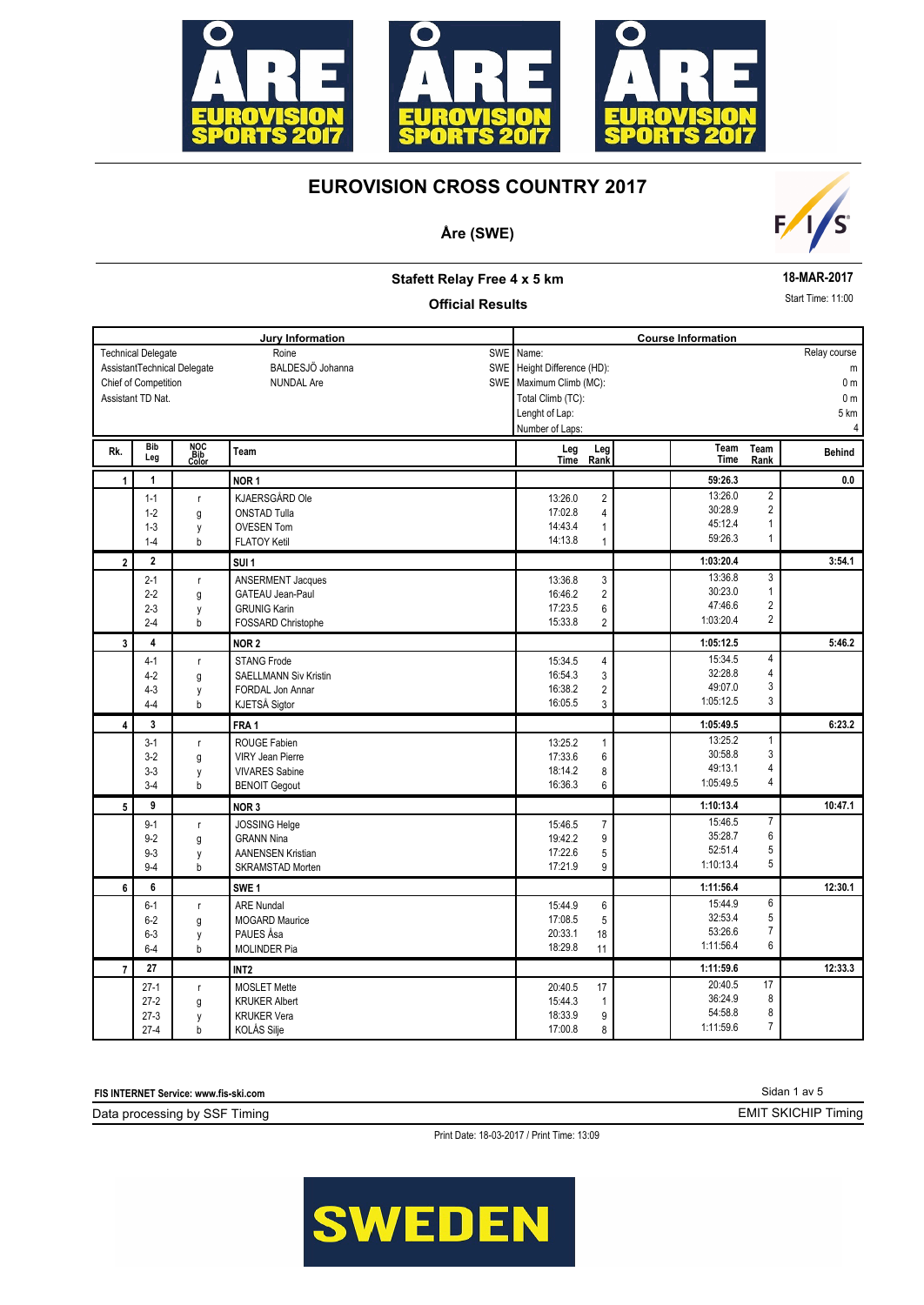

## **Åre (SWE)**



**Stafett Relay Free 4 x 5 km**

### **Official Results**

**18-MAR-2017**

Start Time: 11:00

| Rk. | <b>Bib</b><br>Leg                        | NOC<br>Bib<br>Color         | Team                                                                                                         | Leg<br>Time                              | Leg<br>Rank                                 | Team<br>Time                                 | Team<br>Rank                   | <b>Behind</b> |
|-----|------------------------------------------|-----------------------------|--------------------------------------------------------------------------------------------------------------|------------------------------------------|---------------------------------------------|----------------------------------------------|--------------------------------|---------------|
| 8   | 5                                        |                             | AUT <sub>1</sub>                                                                                             |                                          |                                             | 1:12:20.9                                    |                                | 12:54.6       |
|     | $5 - 1$<br>$5 - 2$<br>$5 - 3$<br>$5 - 4$ | $\mathsf{r}$<br>g<br>y<br>b | <b>SCHEBEK Bernhard</b><br><b>BUDISCHOWSKY Christina</b><br><b>BRUNNER Peter</b><br><b>TRIENDEL Bernhard</b> | 16:29.4<br>20:59.3<br>17:52.8<br>16:59.3 | 8<br>13<br>$\overline{7}$<br>$\overline{7}$ | 16:29.4<br>37:28.7<br>55:21.6<br>1:12:20.9   | 8<br>9<br>9<br>8               |               |
| 9   | $\overline{7}$                           |                             | GER <sub>1</sub>                                                                                             |                                          |                                             | 1:12:50.2                                    |                                | 13:23.9       |
|     | $7-1$<br>$7 - 2$<br>$7 - 3$<br>$7 - 4$   | $\mathsf{r}$<br>g<br>y<br>b | <b>TURNER Imke</b><br><b>FISCHER Gunther</b><br>SEIFERT Holger<br><b>KRAUSE Hartmut</b>                      | 17:56.7<br>18:23.5<br>17:02.0<br>19:27.8 | 10<br>$\overline{7}$<br>3<br>14             | 17:56.7<br>36:20.3<br>53:22.4<br>1:12:50.2   | 10<br>$\overline{7}$<br>6<br>9 |               |
| 10  | 8                                        |                             | SUI <sub>2</sub>                                                                                             |                                          |                                             | 1:13:20.2                                    |                                | 13:53.9       |
|     | $8 - 1$<br>$8-2$<br>$8 - 3$<br>$8 - 4$   | $\mathsf{r}$<br>g<br>y<br>b | <b>BANCHEREAU Pascal</b><br><b>MACAIRE Laurianne</b><br>PALMARA Lydie<br><b>MARTI Marc</b>                   | 17:44.1<br>20:08.7<br>19:08.8<br>16:18.5 | 9<br>10<br>10<br>$\overline{4}$             | 17:44.1<br>37:52.8<br>57:01.7<br>1:13:20.2   | 9<br>10<br>10<br>10            |               |
| 11  | 11                                       |                             | SWE <sub>2</sub>                                                                                             |                                          |                                             | 1:18:02.3                                    |                                | 18:36.0       |
|     | $11 - 1$<br>$11-2$<br>$11-3$<br>$11 - 4$ | $\mathsf{r}$<br>g<br>y<br>b | <b>FAUST Zakarias</b><br><b>SVENSSON Hannes</b><br><b>CORDIER Antonie</b><br><b>JAKOBSSON Jens</b>           | 19:38.4<br>20:34.6<br>20:07.6<br>17:41.6 | 14<br>11<br>16<br>10                        | 19:38.4<br>40:13.0<br>1:00:20.6<br>1:18:02.3 | 14<br>12<br>12<br>11           |               |
| 12  | 17                                       |                             | NOR <sub>4</sub>                                                                                             |                                          |                                             | 1:18:29.7                                    |                                | 19:03.4       |
|     | $17-1$<br>$17-2$<br>$17-3$<br>$17-4$     | $\mathsf{r}$<br>g<br>y<br>b | <b>AVLUND Sidsel</b><br>STENSRUD Espen<br><b>HELLAND Margret</b><br>ANDRESEN Knut Reidar                     | 15:41.3<br>22:40.6<br>21:37.3<br>18:30.4 | $\overline{5}$<br>16<br>20<br>12            | 15:41.3<br>38:21.9<br>59:59.3<br>1:18:29.7   | 5<br>11<br>11<br>12            |               |
| 13  | 16                                       |                             | ITA <sub>1</sub>                                                                                             |                                          |                                             | 1:24:09.2                                    |                                | 24:42.9       |
|     | $16-1$<br>$16-2$<br>$16-3$<br>$16 - 4$   | $\mathsf{r}$<br>g<br>y<br>b | <b>SENONER Leo</b><br><b>KOFLER Evelyn</b><br>MICOZZI Gianluca<br><b>TALDO Pietro</b>                        | 18:37.3<br>26:25.3<br>22:39.8<br>16:26.6 | 11<br>20<br>21<br>5                         | 18:37.3<br>45:02.7<br>1:07:42.5<br>1:24:09.2 | 11<br>16<br>17<br>13           |               |
| 14  | 26                                       |                             | INT <sub>1</sub>                                                                                             |                                          |                                             | 1:24:29.0                                    |                                | 25:02.7       |
|     | $26-1$<br>$26-2$<br>$26-3$<br>$26 - 4$   | $\mathsf{r}$<br>g<br>y<br>b | <b>GUINGARD Olivier</b><br><b>MATHEZ Catherine</b><br><b>IMESCH Olivier</b><br>DESPLANQUE Benjamin           | 19:21.0<br>24:50.5<br>19:38.3<br>20:39.1 | 12<br>17<br>11<br>17                        | 19:21.0<br>44:11.5<br>1:03:49.8<br>1:24:29.0 | 12<br>14<br>14<br>14           |               |
| 15  | 13                                       |                             | FRA <sub>2</sub>                                                                                             |                                          |                                             | 1:25:46.2                                    |                                | 26:19.9       |
|     | $13-1$<br>$13-2$<br>$13-3$<br>$13-4$     | $\mathsf{r}$<br>g<br>y<br>b | <b>BISSON Eric</b><br>CLAIRFOND Jean Luc<br><b>THINE Pascal</b><br><b>FAYOLLE Clementine</b>                 | 20:03.5<br>20:38.9<br>24:24.9<br>20:38.7 | 16<br>12<br>23<br>16                        | 20:03.5<br>40:42.5<br>1:05:07.4<br>1:25:46.2 | 16<br>13<br>15<br>15           |               |

**FIS INTERNET Service: www.fis-ski.com**

Data processing by SSF Timing

Print Date: 18-03-2017 / Print Time: 13:09

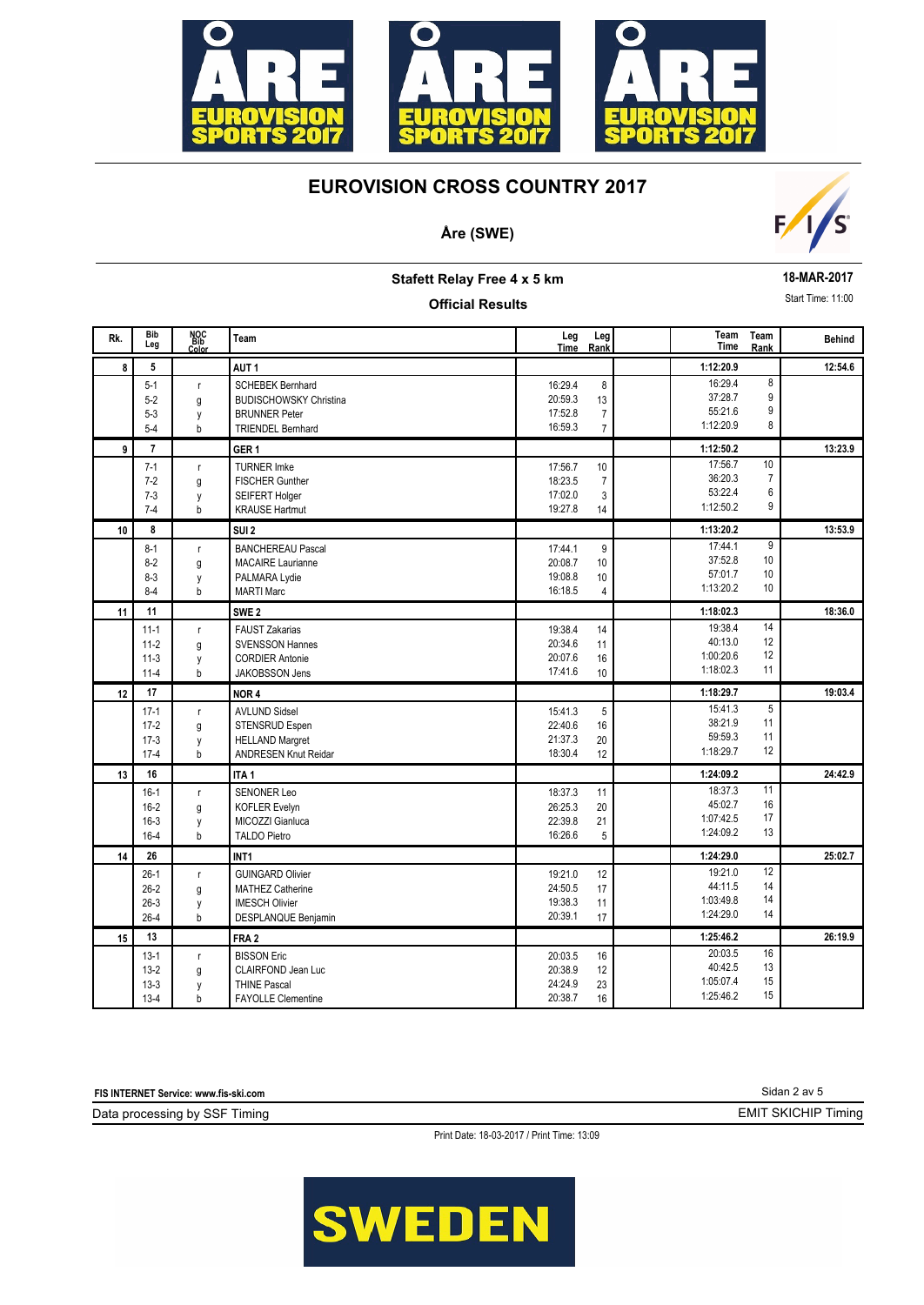

## **Åre (SWE)**



**Stafett Relay Free 4 x 5 km**

#### **Official Results**

**18-MAR-2017**

Start Time: 11:00

| Rk. | <b>Bib</b><br>Leg                          | NOC<br>Bib<br>Color         | Team                                                                                                 | Leg<br>Time                              | Leg<br>Rank                      | Team<br>Time                                 | Team<br>Rank         | <b>Behind</b> |
|-----|--------------------------------------------|-----------------------------|------------------------------------------------------------------------------------------------------|------------------------------------------|----------------------------------|----------------------------------------------|----------------------|---------------|
| 16  | 10                                         |                             | AUT2                                                                                                 |                                          |                                  | 1:26:10.5                                    |                      | 26:44.2       |
|     | $10-1$<br>$10 - 2$<br>$10-3$<br>$10 - 4$   | $\mathsf{r}$<br>g<br>y<br>b | ROTTENSTEINER Gerfried<br><b>BRUNNER Gabrielle</b><br><b>SCHEBEK Bernhard</b><br><b>TESAREK Paul</b> | 21:55.7<br>22:20.3<br>17:15.0<br>24:39.5 | 20<br>15<br>$\overline{4}$<br>23 | 21:55.7<br>44:16.0<br>1:01:31.0<br>1:26:10.5 | 20<br>15<br>13<br>16 |               |
| 17  | 14                                         |                             | DEN <sub>1</sub>                                                                                     |                                          |                                  | 1:30:04.5                                    |                      | 30:38.2       |
|     | $14-1$<br>$14-2$<br>$14-3$<br>$14 - 4$     | $\mathsf{r}$<br>g<br>y<br>b | <b>PRAG Lise</b><br>FRELLTOFT Peter<br><b>LED LAURITSEN Jesper</b><br><b>ELMQUIST Torsten</b>        | 28:58.4<br>18:34.0<br>19:53.4<br>22:38.6 | 27<br>8<br>14<br>20              | 28:58.4<br>47:32.5<br>1:07:25.9<br>1:30:04.5 | 27<br>18<br>16<br>17 |               |
| 18  | 22                                         |                             | SWE <sub>3</sub>                                                                                     |                                          |                                  | 1:32:28.0                                    |                      | 33:01.7       |
|     | $22 - 1$<br>$22-2$<br>$22-3$<br>$22 - 4$   | $\mathsf{r}$<br>g<br>y<br>b | <b>NYKVIST Rolf</b><br><b>UDDHOLM Kristina</b><br><b>BERMBERG Helena</b><br><b>LARSSON Per</b>       | 20:59.6<br>26:29.2<br>21:31.4<br>23:27.7 | 18<br>21<br>19<br>21             | 20:59.6<br>47:28.8<br>1:09:00.3<br>1:32:28.0 | 18<br>17<br>18<br>18 |               |
| 19  | 28                                         |                             | INT <sub>3</sub>                                                                                     |                                          |                                  | 1:35:04.4                                    |                      | 35:38.1       |
|     | $28-1$<br>$28-2$<br>$28-3$<br>28-4         | r<br>g<br>у<br>b            | <b>HAFJAELL Henrik</b><br><b>BITTMANN Anette</b><br><b>LARVAD Morten</b><br><b>MORK Jakob</b>        | 28:14.3<br>25:23.7<br>19:47.7<br>21:38.6 | 26<br>18<br>13<br>18             | 28:14.3<br>53:38.0<br>1:13:25.7<br>1:35:04.4 | 26<br>25<br>21<br>19 |               |
| 20  | 29                                         |                             | INT4                                                                                                 |                                          |                                  | 1:37:05.9                                    |                      | 37:39.6       |
|     | $29-1$<br>$29 - 2$<br>$29-3$<br>$29 - 4$   | $\mathsf{r}$<br>g<br>y<br>b | <b>BANDEKOV Miriam</b><br><b>ZOLIN Oliver</b><br><b>GENILKE Gerald</b><br><b>HENRIKSSON Lena</b>     | 30:42.1<br>21:13.4<br>19:46.7<br>25:23.6 | 29<br>14<br>12<br>25             | 30:42.1<br>51:55.5<br>1:11:42.2<br>1:37:05.9 | 29<br>23<br>19<br>20 |               |
| 21  | 15                                         |                             | GER <sub>2</sub>                                                                                     |                                          |                                  | 1:38:10.5                                    |                      | 38:44.2       |
|     | $15-1$<br>$15 - 2$<br>$15-3$<br>$15 - 4$   | $\mathsf{r}$<br>g<br>y<br>b | NITZSCHKE Sabine<br><b>DECKER Wolfgang</b><br><b>BECKER Thomas</b><br><b>DUBAL Marcus</b>            | 20:01.1<br>29:35.8<br>23:59.9<br>24:33.5 | 15<br>24<br>22<br>22             | 20:01.1<br>49:36.9<br>1:13:36.9<br>1:38:10.5 | 15<br>20<br>22<br>21 |               |
| 22  | 21                                         |                             | SUI <sub>5</sub>                                                                                     |                                          |                                  | 1:38:12.8                                    |                      | 38:46.5       |
|     | $21 - 1$<br>$21 - 2$<br>$21-3$<br>$21 - 4$ | r<br>g<br>y<br>b            | <b>ROBIN Yves</b><br><b>WEHRLI Anouk</b><br><b>MOEKLI Bastien</b><br><b>ARALDI Fabrice</b>           | 21:46.0<br>29:52.2<br>27:25.0<br>19:09.5 | 19<br>25<br>26<br>13             | 21:46.0<br>51:38.2<br>1:19:03.2<br>1:38:12.8 | 19<br>22<br>23<br>22 |               |
| 23  | 20                                         |                             | SUI <sub>4</sub>                                                                                     |                                          |                                  | 1:42:13.5                                    |                      | 42:47.2       |
|     | $20 - 1$<br>$20 - 2$<br>$20-3$<br>$20 - 4$ | $\mathsf{r}$<br>g<br>y<br>b | <b>TAURISSON Claire</b><br>ZIMMERMAN Delphine<br><b>MANCEAU Lucie</b><br>LINGHI Ornella              | 19:22.6<br>32:51.4<br>20:04.3<br>29:55.1 | 13<br>28<br>15<br>28             | 19:22.6<br>52:14.0<br>1:12:18.3<br>1:42:13.5 | 13<br>24<br>20<br>23 |               |

**FIS INTERNET Service: www.fis-ski.com**

Data processing by SSF Timing

Print Date: 18-03-2017 / Print Time: 13:09

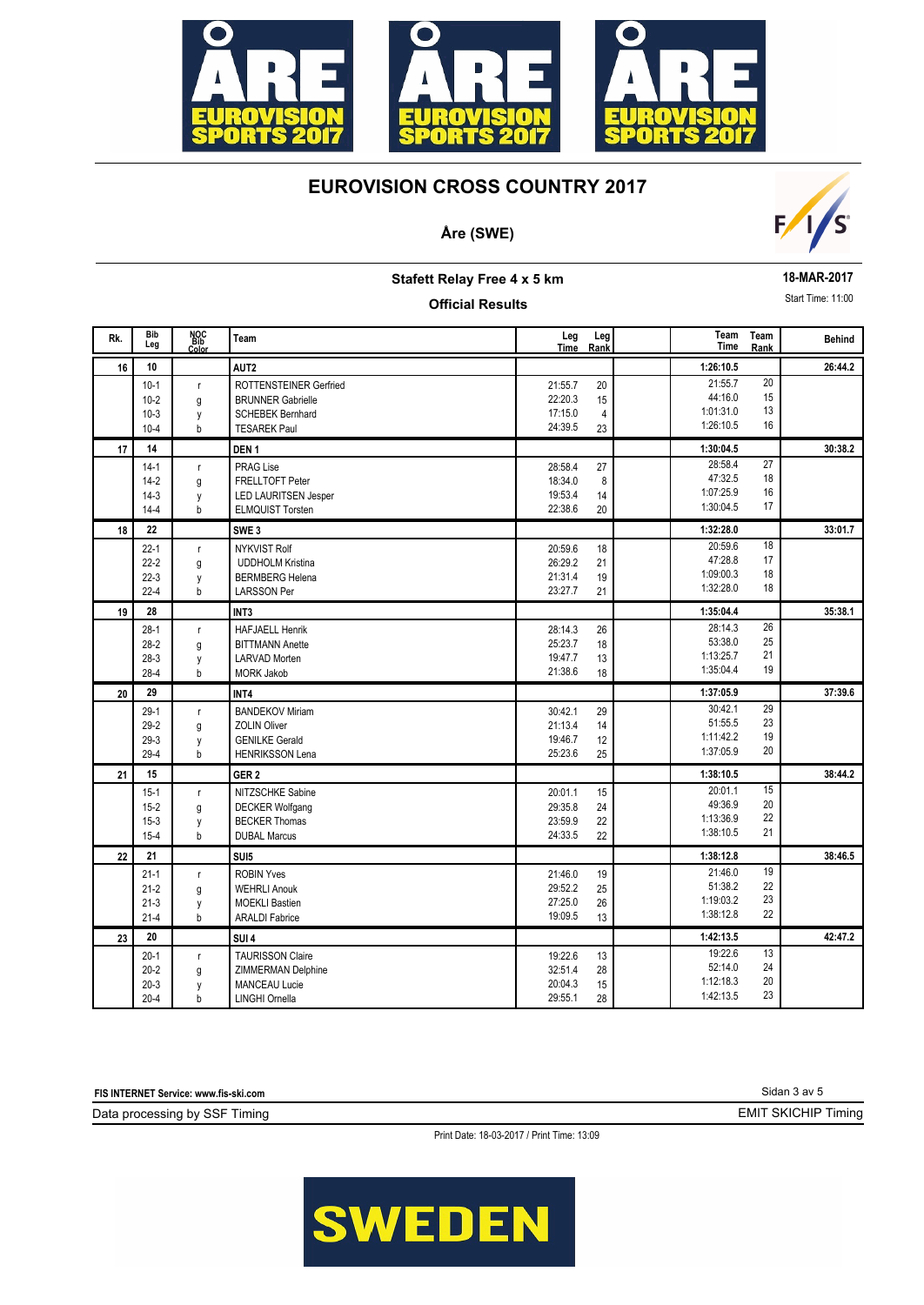

### **Åre (SWE)**



**Stafett Relay Free 4 x 5 km**

#### **Official Results**

**18-MAR-2017**

Start Time: 11:00

| Rk. | <b>Bib</b><br>Leg                            | NOC<br>Bib<br>Color         | Team                                                                                                  | Leg<br>Time                              | Leg<br>Rank          | Team<br>Time                                   | Team<br>Rank         | <b>Behind</b> |
|-----|----------------------------------------------|-----------------------------|-------------------------------------------------------------------------------------------------------|------------------------------------------|----------------------|------------------------------------------------|----------------------|---------------|
| 24  | 12                                           |                             | SUI <sub>3</sub>                                                                                      |                                          |                      | 1:44:07.7                                      |                      | 44:41.4       |
|     | $12 - 1$<br>$12 - 2$<br>$12 - 3$<br>$12 - 4$ | $\mathsf{r}$<br>g<br>y<br>b | <b>BACCAIARINI Stefania</b><br><b>TYMOWSKI Alenka</b><br>GAY-GOLAY Jean-Michel<br><b>TESTUZ Laure</b> | 29:43.1<br>33:54.3<br>20:10.1<br>20:20.1 | 28<br>29<br>17<br>15 | 29:43.1<br>1:03:37.4<br>1:23:47.5<br>1:44:07.7 | 28<br>29<br>27<br>24 |               |
| 25  | 23                                           |                             | SWE <sub>4</sub>                                                                                      |                                          |                      | 1:47:30.7                                      |                      | 48:04.4       |
|     | $23-1$<br>$23-2$<br>$23-3$<br>$23-4$         | r.<br>g<br>y<br>b           | HÄGER Pär<br>PALMEBORN Monica<br><b>MATTSON Stefan</b><br><b>CRUSEMAN Margareta</b>                   | 22:59.4<br>27:38.7<br>30:45.7<br>26:06.8 | 21<br>22<br>28<br>26 | 22:59.4<br>50:38.1<br>1:21:23.8<br>1:47:30.7   | 21<br>21<br>25<br>25 |               |
| 26  | 25                                           |                             | SWE <sub>6</sub>                                                                                      |                                          |                      | 1:48:35.7                                      |                      | 49:09.4       |
|     | $25-1$<br>$25-2$<br>$25-3$<br>$25 - 4$       | $\mathsf{r}$<br>g<br>y<br>b | ALVARO Alexander<br><b>BETKE Alexander</b><br>SJÖLUND Peter<br><b>HENRIKSSON Lena</b>                 | 27:38.2<br>30:46.7<br>25:12.3<br>24:58.3 | 25<br>27<br>24<br>24 | 27:38.2<br>58:25.0<br>1:23:37.3<br>1:48:35.7   | 25<br>28<br>26<br>26 |               |
| 27  | 24                                           |                             | SWE <sub>5</sub>                                                                                      |                                          |                      | 1:49:05.0                                      |                      | 49:38.7       |
|     | $24-1$<br>$24-2$<br>$24-3$<br>$24 - 4$       | $\mathsf{r}$<br>g<br>y<br>b | <b>OLOFSSON Terese</b><br><b>FORSLUND Emanuel</b><br><b>SUNDKVIST Erik</b><br><b>FRANSSON Kalle</b>   | 27:01.2<br>30:07.7<br>29:56.6<br>21:59.4 | 24<br>26<br>27<br>19 | 27:01.2<br>57:09.0<br>1:27:05.6<br>1:49:05.0   | 24<br>27<br>29<br>27 |               |
| 28  | 19                                           |                             | GER <sub>3</sub>                                                                                      |                                          |                      | 1:53:36.2                                      |                      | 54:09.9       |
|     | $19-1$<br>$19 - 2$<br>$19-3$<br>$19 - 4$     | $\mathsf{r}$<br>g<br>y<br>b | <b>KLEMM Ralf</b><br>FUTTERER Ingrid<br>PAUL Florian<br>RICHWALSKY Sebastian                          | 23:26.7<br>25:53.5<br>35:37.8<br>28:38.0 | 22<br>19<br>29<br>27 | 23:26.7<br>49:20.3<br>1:24:58.1<br>1:53:36.2   | 22<br>19<br>28<br>28 |               |
| 29  | 18                                           |                             | FRA <sub>3</sub>                                                                                      |                                          |                      | 1:54:56.1                                      |                      | 55:29.8       |
|     | $18-1$<br>$18-2$<br>$18-3$<br>$18-4$         | $\mathsf{r}$<br>g<br>y<br>b | PONCET Laurence<br><b>ROMET x</b><br>REICAND Yann<br>DE VENANZIO Michel                               | 26:20.4<br>28:00.6<br>26:26.7<br>34:08.2 | 23<br>23<br>25<br>29 | 26:20.4<br>54:21.1<br>1:20:47.9<br>1:54:56.1   | 23<br>26<br>24<br>29 |               |

**FIS INTERNET Service: www.fis-ski.com**

Data processing by SSF Timing

Print Date: 18-03-2017 / Print Time: 13:09



Sidan 4 av 5

EMIT SKICHIP Timing